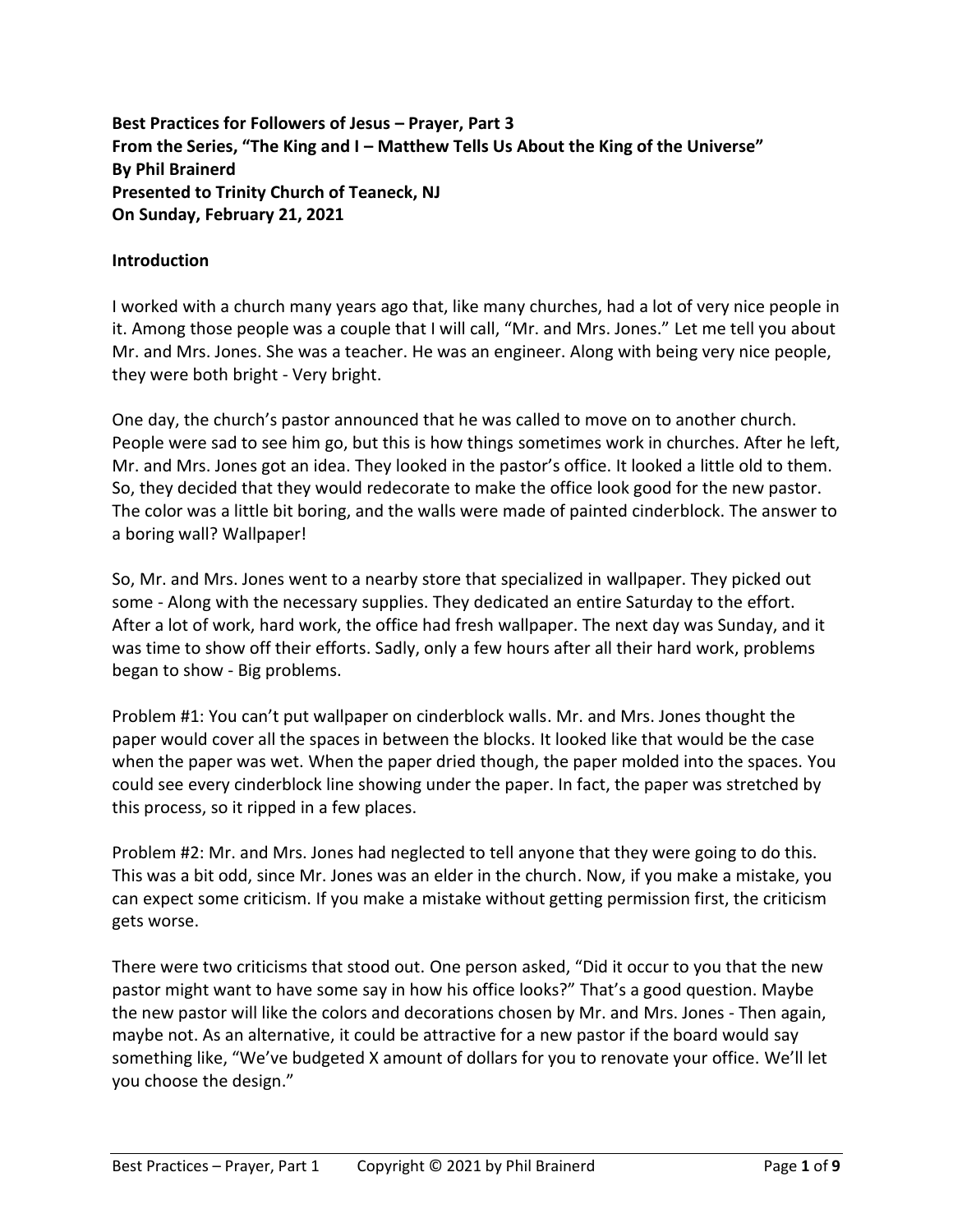Add to this a personal observation: I don't want to be sexist, but let's say the wallpaper looked very much like Mrs. Jones made the final selection. The effect of this wallpaper, had it worked, would make for a very nice room for a ladies' tea party. Maybe not so much a professional office.

One member of the church had a criticism that he didn't share with anyone - Anyone that is, except me. Here's what he said: Doesn't anyone in this church know what I do for a living? It turns out, he was a contractor who did a lot of things like, guess what, hanging wallpaper. He said, "if you want to put wallpaper over cinderblock there are ways to do it, but you need to know what you're doing." If someone had asked me", he said", "I would have been happy to do the job." Then he added, "And I would have volunteered my time and supplied all the materials for free." "Now" he said, "somebody is going to have to scrape all this off - It's going to be a whole lot of messy work."

We're in our series, "The King and I – Matthew Tells Us About the King of the Universe." A little while ago we hit chapter 6. There, we started a sub-series called, "Best Practices for Followers of Jesus." In this session, we'll look at the third part of best practices for prayer.

If you've read previous articles from this series, you know we've shared stories involving people like the Three Stooges and Cavemen. We did that to show situations where people who didn't know what they were doing created a big mess.

Why did I start today with Mr. and Mrs. Jones? Because you don't have to be idiots like the Three Stooges or primitives like the cavemen to make a big mess. Mr. and Mrs. Jones were nice people and smart people. They tried to do something good and helpful. But, they didn't know what they were doing - And they didn't talk to anyone to ask for help. Because they didn't know what they were doing, and because they didn't ask for help, instead of doing something good and helpful, they created a big mess.

Jesus does not want you to create big messes. He wants his followers to lead effective lives. That's why he gives us best practices for things like prayer.

In our last session, we learned that when it comes to prayer, our Lord has given us a pattern to follow. That pattern is often referred to as the "Lord's Prayer". But we're calling it a "Pattern for Prayer."

9 This, then, is how you should pray: "'Our Father in heaven, hallowed be your name,

10 your kingdom come, your will be done, on earth as it is in heaven. 11 Give us today our daily bread. 12 And forgive us our debts, as we also have forgiven our debtors. 13 And lead us not into temptation, but deliver us from the evil one.' (Matthew 6:9-13)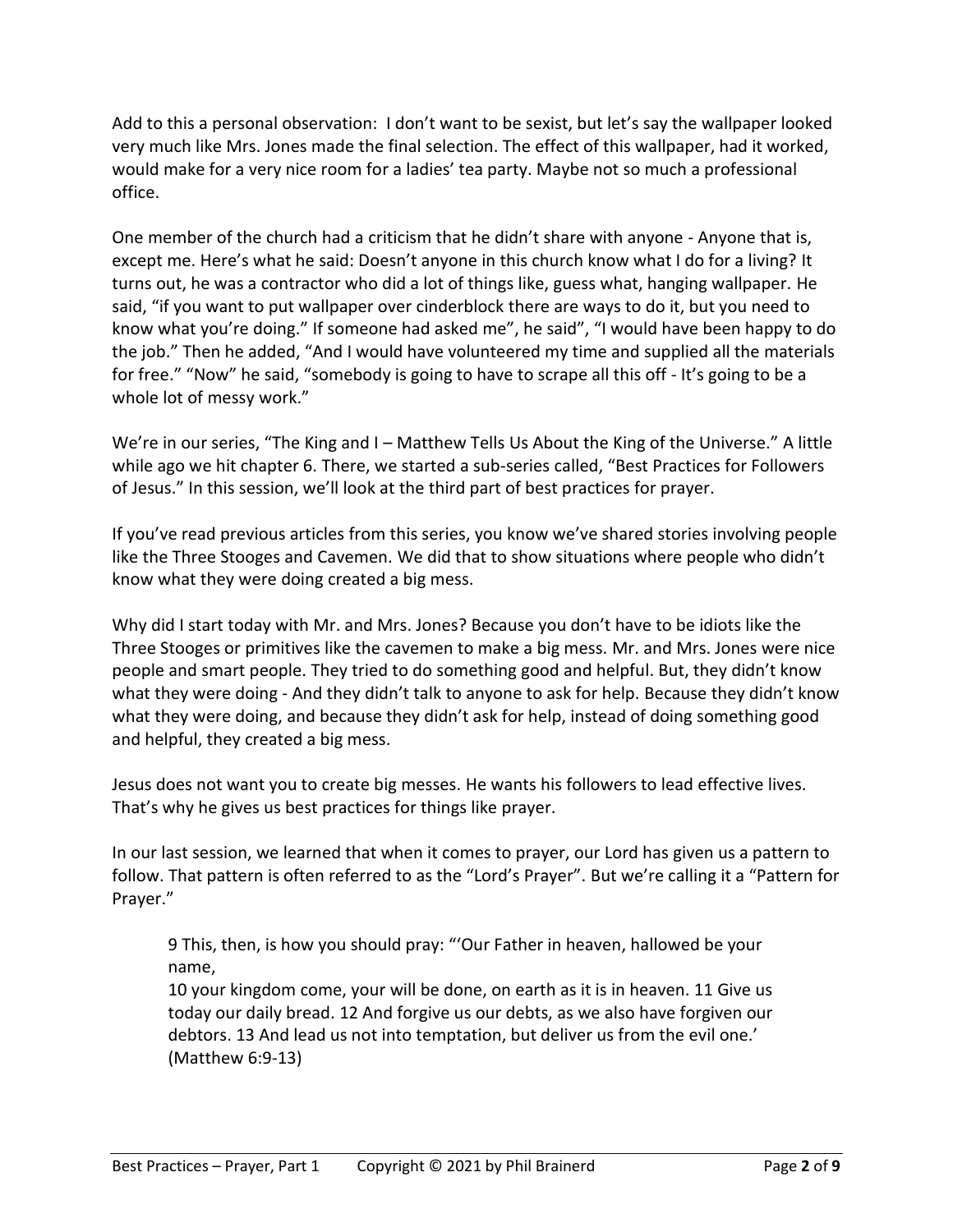# **The Parts of the Pattern**

We said that this pattern for prayer can be divided into two parts: One part is concerned with God. The other part is concerned with us. We covered the first part in our last session, so in today's session we'll look at the second part. Before we do, we need to discuss just two more things about the first part.

#### **ACTS and CATS**

First, is the way that Jesus introduces this pattern: "This then, his how you should pray". If you've hung around churches for any length of time, you know that people have suggested other patterns for prayer. For example, you may have heard about "ACTS" and "CATS". Over the centuries, there have been lots of decent people who have wanted to learn how to pray effectively. And, they wanted others to pray effectively. So, they looked around the Scriptures and asked, "What do people in the Bible do when they pray?" The people who did this came back with four components of prayer. They are:

- Adoration (praising and worshipping God)
- Confession (admitting sins and asking for God to forgive)
- Thanksgiving (acknowledging God for the good things he's done)
- And finally, Supplication (asking for things from God)

Once they had the components we just listed, the people who did this suggested a pattern for prayer. Some of them said the pattern can be summarized with the word "ACTS". As you can see, that's "adoration, confession, thanksgiving and supplication." You should always start, these people say, with adoration. Then, you need to confess your sins. Then, you thank God for what he has done. Finally, after you have done all these other things, then, and only then, in humility can you bring your supplications, your requests, to God. This is all nicely summarized with initials that are easy to remember: ACTS.

Sometimes the theologians like to debate each other. Some like this collection of components, but they disagree on the order. Technically, our relationship with God is not right unless we confess. So, these people say, confession should be first. If you follow this plan, you get the word "CATS".

I remember as a young theological student getting into these discussions. Should adoration be first, or confession, or something else? Then, one day, I read the text we're looking at today. And it said, "THIS, then, is how you should pray." And it occurred to me: Maybe this is where we should start when we're teaching followers of Jesus how to pray? ACTS and CATS are fine and good, but perhaps we should start the way that our Lord specifically taught us?

The next thing we need to consider before looking at the second half of this pattern for prayer is the attitude it suggests to us. Jesus tells us to start with the words, "Our Father in heaven."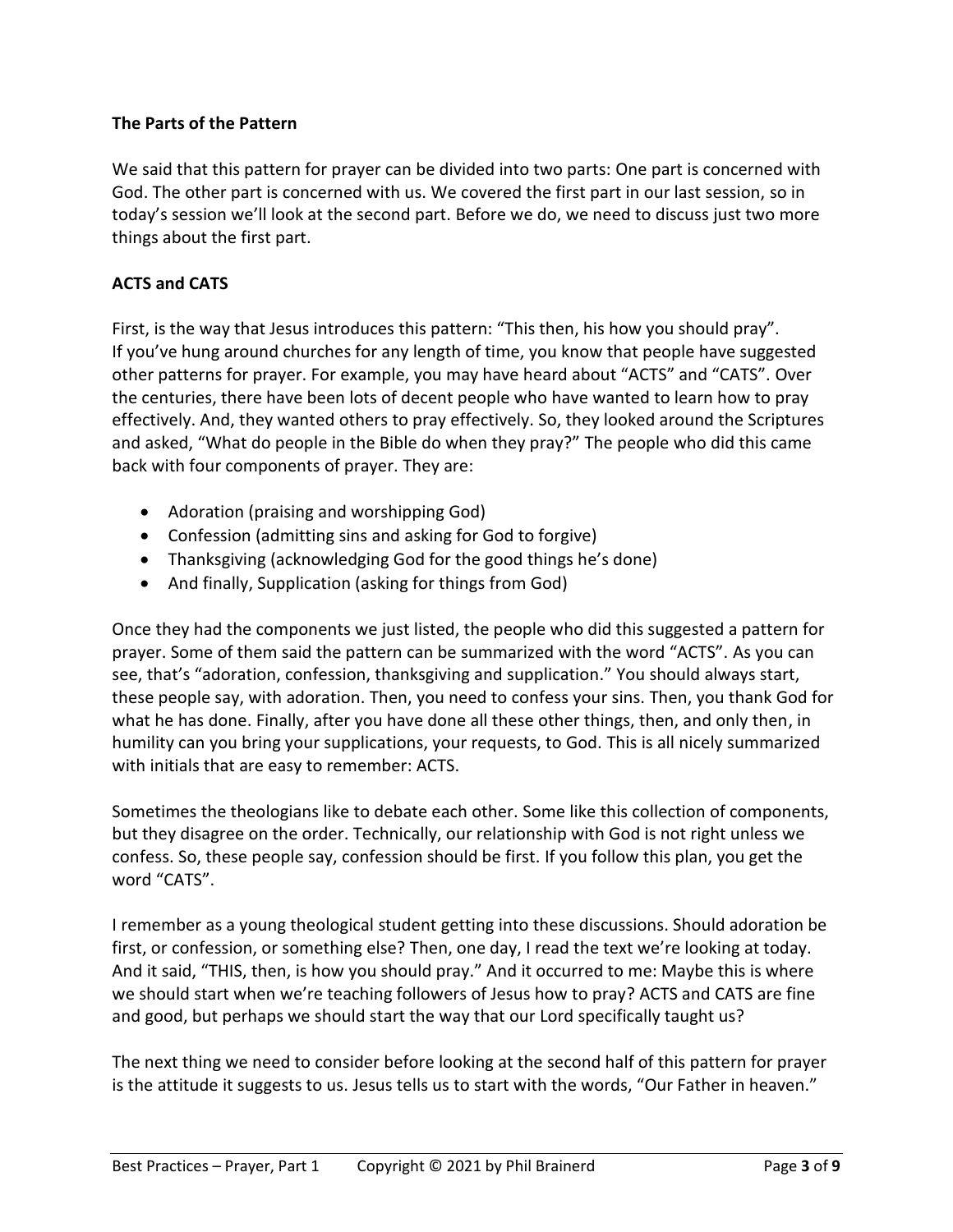As we said, the first part of this prayer has to do with God. But it's not just God. We pray to "our" Father in heaven. So, we include other people when we approach God.

This is something that the other patterns for prayer like "ACTS" gets right. That pattern puts things having to do with God first, and us next. With the pattern that Jesus gives us, it's not so much that we're last - It's that we're not first.

When we approach God, we put him and others before us. Why is this? Here's what I want to suggest as the reason for this: God is very focused on others. We've spoken in our series on Matthew's gospel about things like God being humble, and God being a servant to others. Because God is humble, he focuses on others. And he wants us to be like him. This pattern that Jesus gives us encourages us to do that.

So, we've just been reminded that this is how we should pray. This is the pattern for prayer. Other pattens that people have come up with are fine. We can think about them, too. However, the prime pattern for prayer is this one.

We've also learned just now that this pattern encourages us to put God and others first when we approach God. We come next. So, having said all that, let's look now at the second part of this pattern for prayer. The part that is concerned with us.

# **The Part of the Pattern that Concerns Us**

There are two things that Jesus wants us to concentrate on when we approach God with our concerns. Our physical needs (daily bread). Next, our Spiritual Needs. Our spiritual needs involve having a full and clear relationship with God. We achieve that through confession of sins. It also involves protection from temptation.

We'll hit spiritual needs in the next session. Today, we'll look at that first part; our physical needs. We read: "Give us today our daily bread." This sentence has three parts.

# **Bread (Physical Needs)**

First, bread. To survive, we need food. The most basic kind of food is bread. Many commentators have suggested, and I think correctly, that bread represents our physical needs. It's anything we need to live on this earth for any length of time. So, that would include clothing, heat for our homes, etc.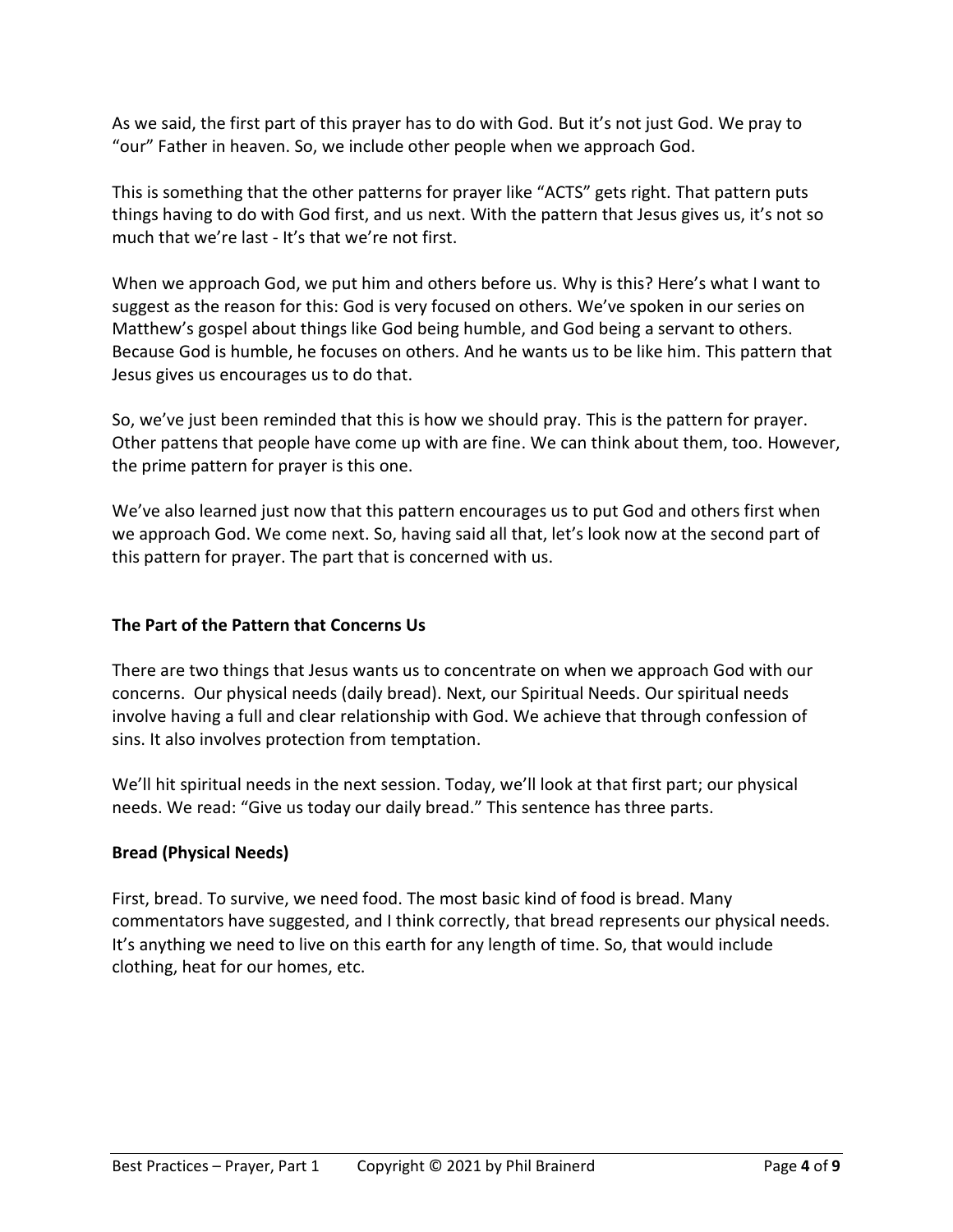This is where it's important that we start this pattern for prayer by focusing on our heavenly Father. That's because he is the source of every good thing.

17 Every good and perfect gift is from above, coming down from the Father of the heavenly lights… (James 1:17)

Why is it important to remember that? Because it's tempting to think that we are the source of good things. It's tempting to think that our hard work is the sole source of what we want and need. We have farmers who work hard. They pass the food along to transportation people like truckers. They pass it along to distribution people in warehouses. They pass it along to the people who sell it, like supermarkets.

All sorts of good and hardworking people present the face of those who supply our daily bread. But, as much as we appreciate those good and hard-working people, the Bible tells us that the source every good gift is God.

After that, it's tempting to think that the systems we create are the source of what we want and need. Perhaps government?

For Americans: is Uncle Sam the source of all good things? Are you sure? He sure gives us a lot.

Uncle Sam was thought of for a long time as someone who was demanding. He could ask things from us like service to our country. That's the classic image: "I want you…"



Some would say that Uncle Sam has been replaced by Aunt Samantha. A grandmotherly figure who hugs us and gives us everything we need.



But no, as much as we appreciate Uncle Sam or Aunt Samantha, they are not God. That's very important to remember. God may use all the people and all the systems that we've mentioned here (and more) but he is the source of every good and perfect gift.

So, bread, our physical needs, is the first part of this sentence. Let's look at the next part.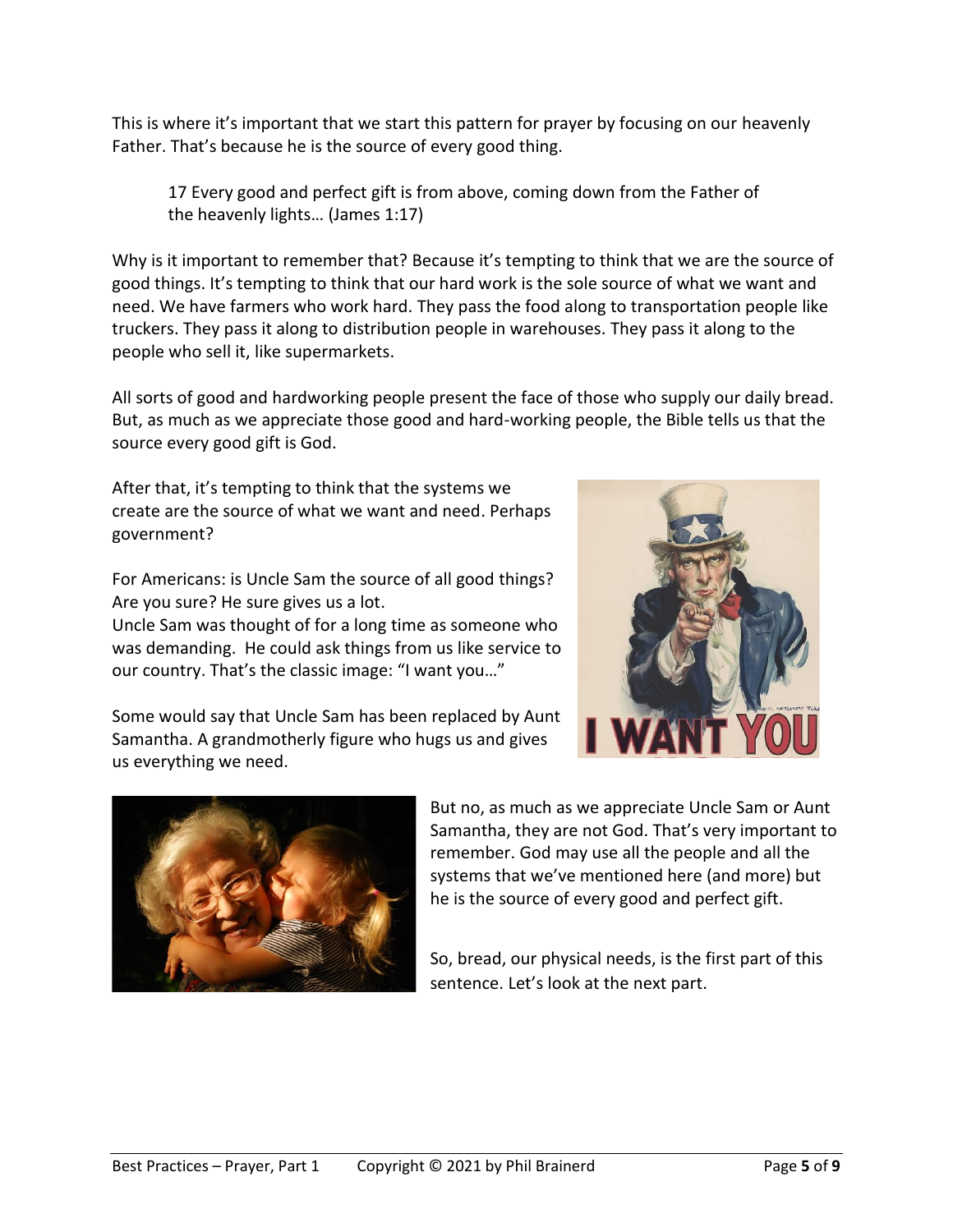# **Daily**

Jesus tells us that we are to ask for enough bread for one day - One day only. Why does he do that? There are likely lots of reasons. Let me suggest one. Here's something Peter tells us:

11 Dear friends, I urge you, as foreigners and exiles, to abstain from sinful desires, which wage war against your soul. (II Peter 2:11)

Look at those words, "foreigners and exiles". The New American Standard translation says, "aliens and strangers". The King James says, "strangers and pilgrims". Here's the point: This earth is not our permanent home. We are just passing through. Our home is God's Kingdom. That's why we pray "Your kingdom come". We want to go home, and as soon as possible! God does not want us to get too comfortable down here. So we pray for enough to get us through the day.

Because we live in a broken world, our provisions take on many forms. In America, we live in a country and a time when the things we need appear in abundance. The shelves in every story are brimming full with not only the things we need, but the things we want on a whim. We have so much food, our biggest problem is figuring out what brand to choose.

But, as you know, there are many places in our world where things are not the same. And there have been many times in history where food supplies were nowhere near as plentiful as we know in America and other modern, wealthy nations. In this history of the world, there have been many times where getting the food you needed for one day was a triumph. For most of history, this prayer was a prayer of faith - A lot of faith.

And as we said, we live in a broken world that is not our home. I have to say some things at this point that are a little bit challenging. There used to be a saying on the streets of New York City: "Don't wanna this should scare ya." I hope everyone within the sound of my voice lives a happy and prosperous life. However, the wealth and privilege that we enjoy today in America is much more fragile than many would like to admit.

We just assume that what we enjoy will last forever. God, in his grace, gives us warnings. We see what happens to store shelves in our country when a bad storm is approaching. They have an alarming way of emptying out. Now, after the storm, after the emergency, the shelves fill up again. But in 2020, we had COVID-19. The shelves emptied out. They filled up again, but it was not fast.

Our world is in rebellion against God. Our world is led by people who want to kick God off his throne. Could there be worse disasters on the horizon? We live in the wealth and abundance we enjoy in America for one reason, and one reason only: God has been very generous with us. There is no guarantee that generosity will last forever.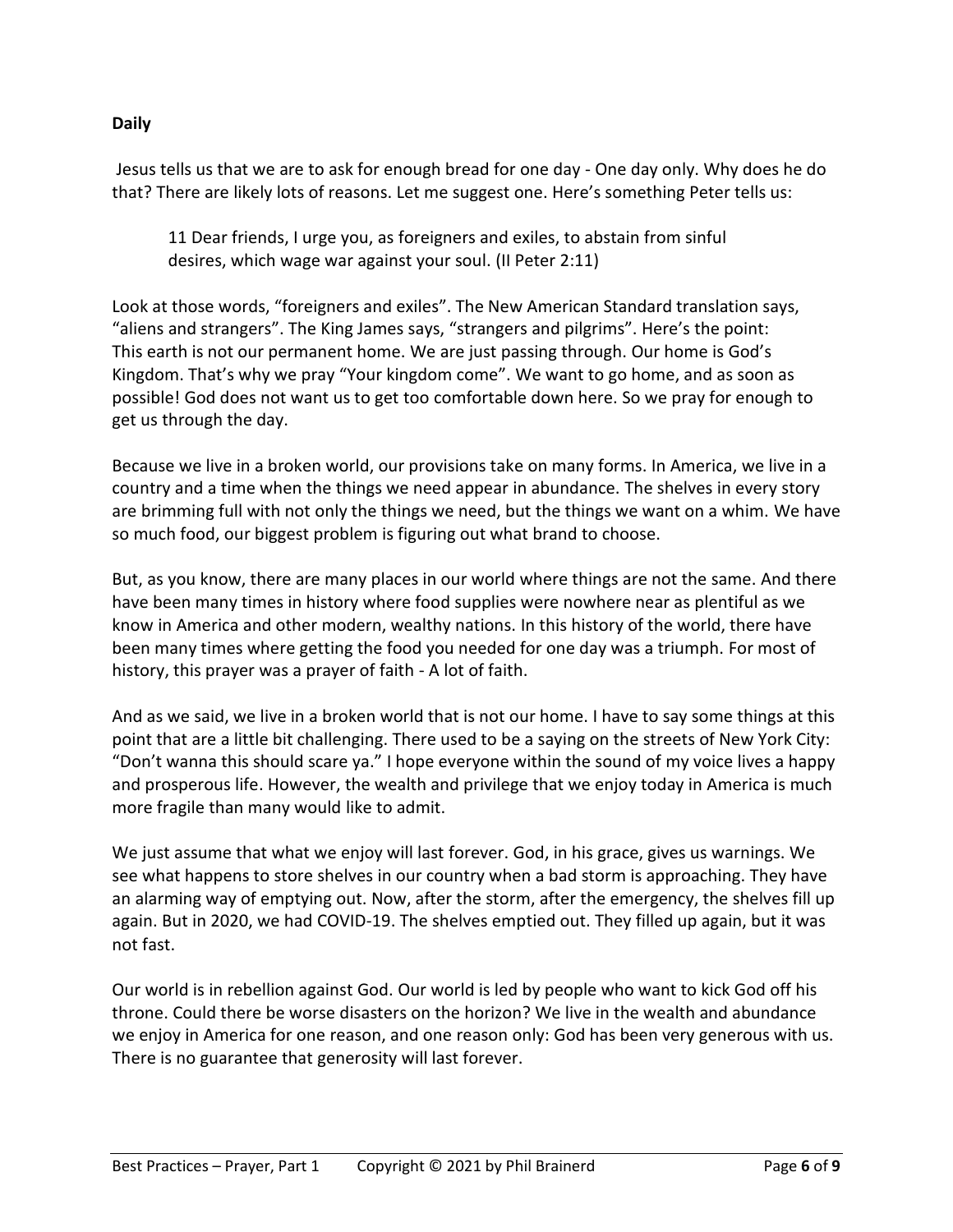The instruction of Jesus to us is the same that it has been since he walked on the earth: Ask for what you need for one day: Today.

For those who pray this way, there is hope. Towards the close of his life, King David had seen many things. Here's a comment he made based on his experience:

> 25 I was young and now I am old, yet I have never seen the righteous forsaken or their children begging bread. (Psalm 37:25)

We're told in the Scriptures that God protects and provides for the faithful.

This is what I will call a "99 percent plus" rule. It's true most of the time - In fact, the vast percentage. There are rare times in history though, such as times of persecution. These are tough times for believers. In those times, Christians may find themselves stripped of their possessions. They may find themselves in prison. Even in those cases, God gives people what they need. One of the ironic things about prison is that the people who run prisons feel an obligation to feed the prisoners. It may not be the finest fare, but there's food.

During those times, we have a promise from our Lord. There is a certain number of days that God has ordained for us on this earth. For as long as he wants us here, we'll have what we need.

Note: We do not always have what we *want*. The text here doesn't say: "I have never seen the righteous lacking a color TV." It doesn't say: "I have never seen the righteous lacking a nice car." It doesn't say: "I have never seen the righteous lacking a spacious home." It says, "I have never seen the righteous forsaken or their children begging bread."

# **Give Us**

There's one final part of this sentence: "Give us". We are told to ask. We are to pray for our daily bread. This indicates several things.

First, since we pray for daily bread, it's a hint that we pray at least once daily. If you really know Jesus, it's not unusual to come to him in prayer many times each day. However, there's a hint here that we should come at least once. I hope that your prayer life is something more than listening to others doing it once a week in church. We are encouraged to something more - Something better - And certainly, something more frequent.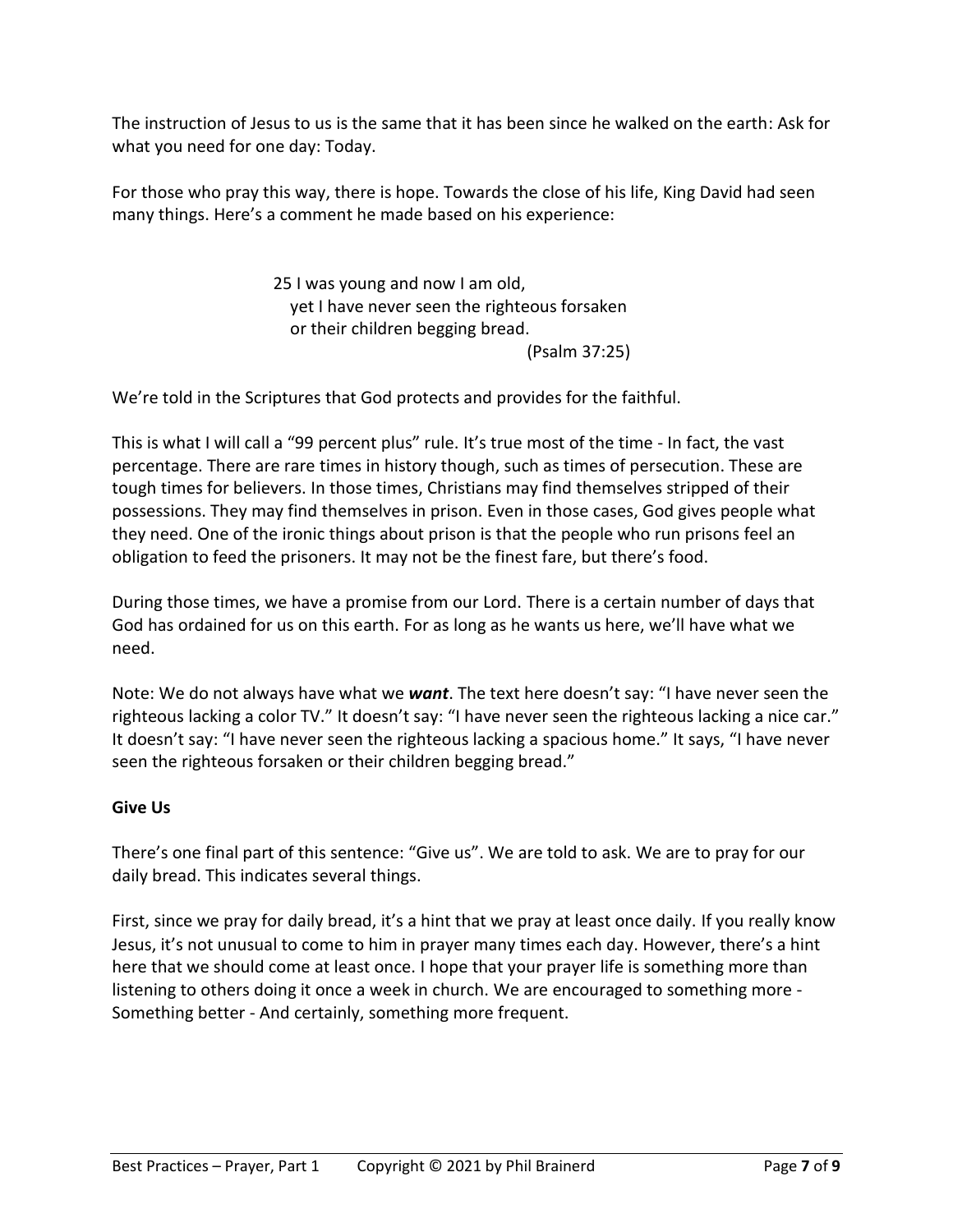Next, we pray as children of the heavenly Father. Hopefully, this fits into the "daily" or "often". If we're speaking to a distant and mysterious God, or even an angry God, it makes sense that we wouldn't be too motivated to go often. But, we're speaking to a loving Father.

At this point, we reach an important amplification. We are speaking to a royal Father. This is the king of the universe. Notice something interesting here: The word "please" does not appear in this pattern for prayer. It doesn't say, "Please give us our daily bread." It just says, "Give us."

When we accept Jesus as our Savior, a lot of wonderful things happen. The main thing we think of is forgiveness. Another is adoption. We are adopted by the King of the Universe as his children.

4 For he chose us in him before the creation of the world to be holy and blameless in his sight. In love 5 he predestined us for adoption to sonship through Jesus Christ… (Ephesians 1:4-5)

If you have accepted Jesus Christ as your personal Savior, you are now a member of a royal family.

The word "please" as we use in in modern language is interesting. It's a kind of abbreviation. If we spoke the full sentence, we would say, "If it pleases you, do something for me." If used correctly, the word "please" is a way of saying: "You are a significant person. You have worth. I understand that you are not obligated to serve me. So, if it is pleasing to you, I would like something from you."

The word "please", if used sincerely, if a way of expressing humility. In that sense, it's not wrong to remind ourselves that God is the king of the universe, and he is not required to serve us. So, the word "please" is not wrong when we pray. However, it's not required within a royal family.

Sometimes, the word "please" becomes something more than an expression of humility. It's a form of extreme need. It's even a form of begging: "Please, oh please, don't leave me here in the cold…"

If a pauper were to approach a wealthy man, he might beg. When the children of a great king come to him, there is no need to beg. God, the great King, has promised us that he will take care of us. He will care for us as his children - Royal children. When we come to him asking for things within his will, there is no need beg.

Notice something even more interesting: Not only is the word "please" missing from this pattern for prayer, but the word "Thank you" is also absent. That's surprising at first.